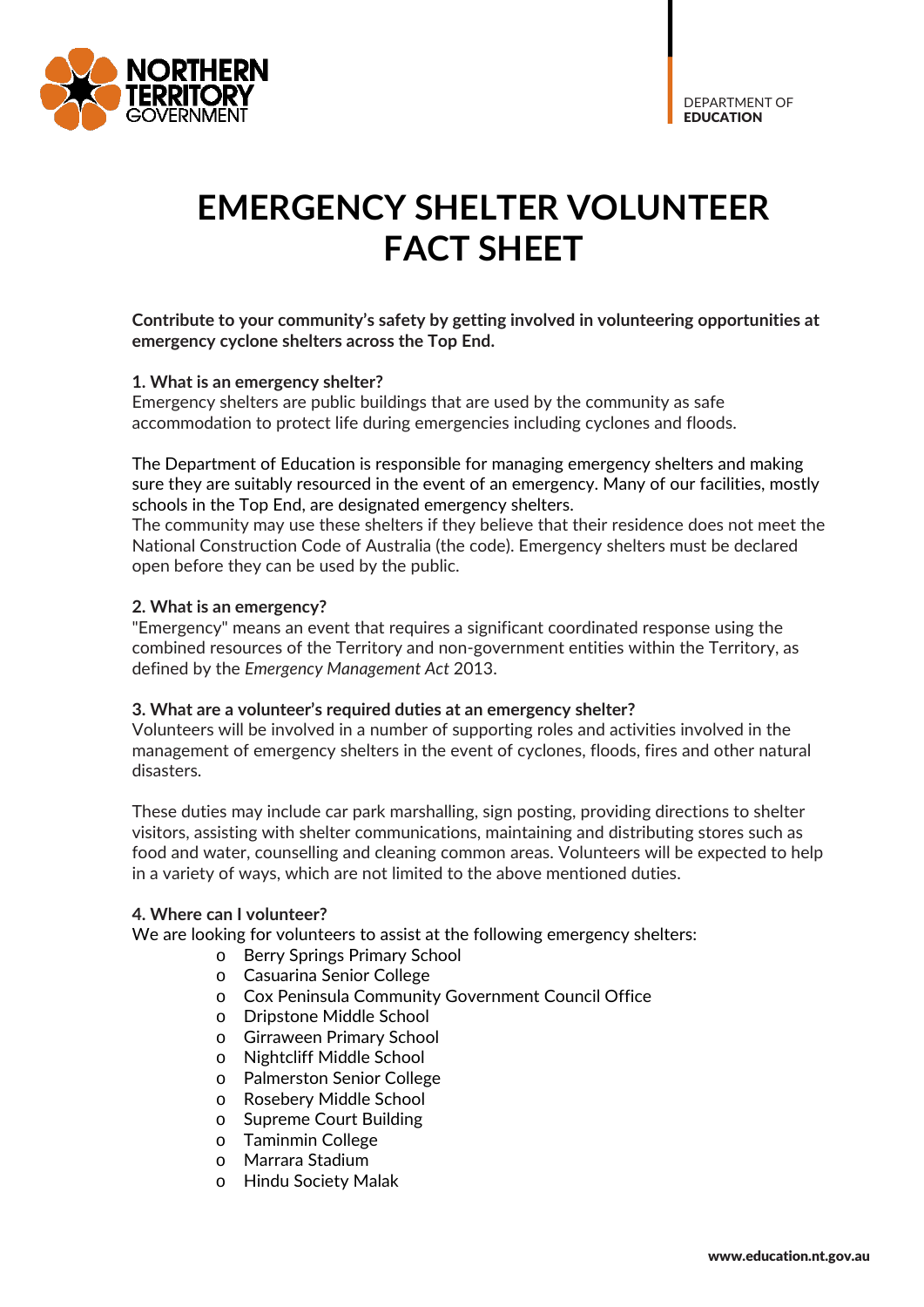

#### **5. Who will I be helping?**

You will be helping anyone who uses a Department of Education-managed emergency shelter. This could include young children, adults, retirees, the elderly, people from a range of cultural backgrounds and people with disabilities or minor injuries.

#### **6. When will I be required to perform my duties as a volunteer?**

During a Cyclone Watch you will be required to be on standby to assist at your nominated emergency shelter. You will be advised by the appropriate Shelter Manager when you are required at that shelter.

# **7. What information and training will be provided?**

You will be provided with a half day of training about how a shelter operates during an event. This training will provide you with an understanding of how to manage the various scenarios you could may encounter at an emergency shelter. The training will be provided at no cost to you. During the cyclone season regular bulletins are also issued to provide information.

#### **8. How often will be training provided?**

Annual training is provided prior to commencement of the cyclone season. Each shelter manager will also undertake checks and rehearsals during the cyclone season.

#### **9. Do I need any experience to be a shelter volunteer?**

You don't need any professional qualifications or experience to be a cyclone shelter volunteer. Volunteering is a great way to give back to your community and learn some new skills that you can apply in your career and in life.

#### **10. How will I get to the shelter? (Will I need a drivers licence?)**

Most volunteers choose to volunteer at a shelter in reasonable proximity to their residence. Volunteers will need to make their own transport arrangements to meet their individual needs.

#### **11. Will my travel and lunch expenses be paid?**

Volunteers are advised to be prepared by maintaining an emergency kit and to plan to bring their own food and any other necessities to the shelter.

#### **12. I have small children: Will I be able to bring them with me to my volunteer position?**

Everyone is welcome at cyclone shelters, and this includes your children. We just ask that you ensure that appropriate plans are in place for another carer, parent and / or guardian to look after your children while you are working as a volunteer.

#### **13. How safe is volunteering at a shelter?**

Although volunteering at a shelter is not without its risks, all cyclone shelters are built in accordance with the Building Code of Australia, cyclone shelter code. NT Police manage public order at shelters.

#### **14. Are volunteers required to have a First Aid Certificate?**

First Aid is managed by St Johns Ambulance at the shelters. However a certificate is highly desirable, not just for volunteering but for also for day to day knowledge of first aid at work and home.

**15. Can I volunteer to work in other regional and remote centres?**